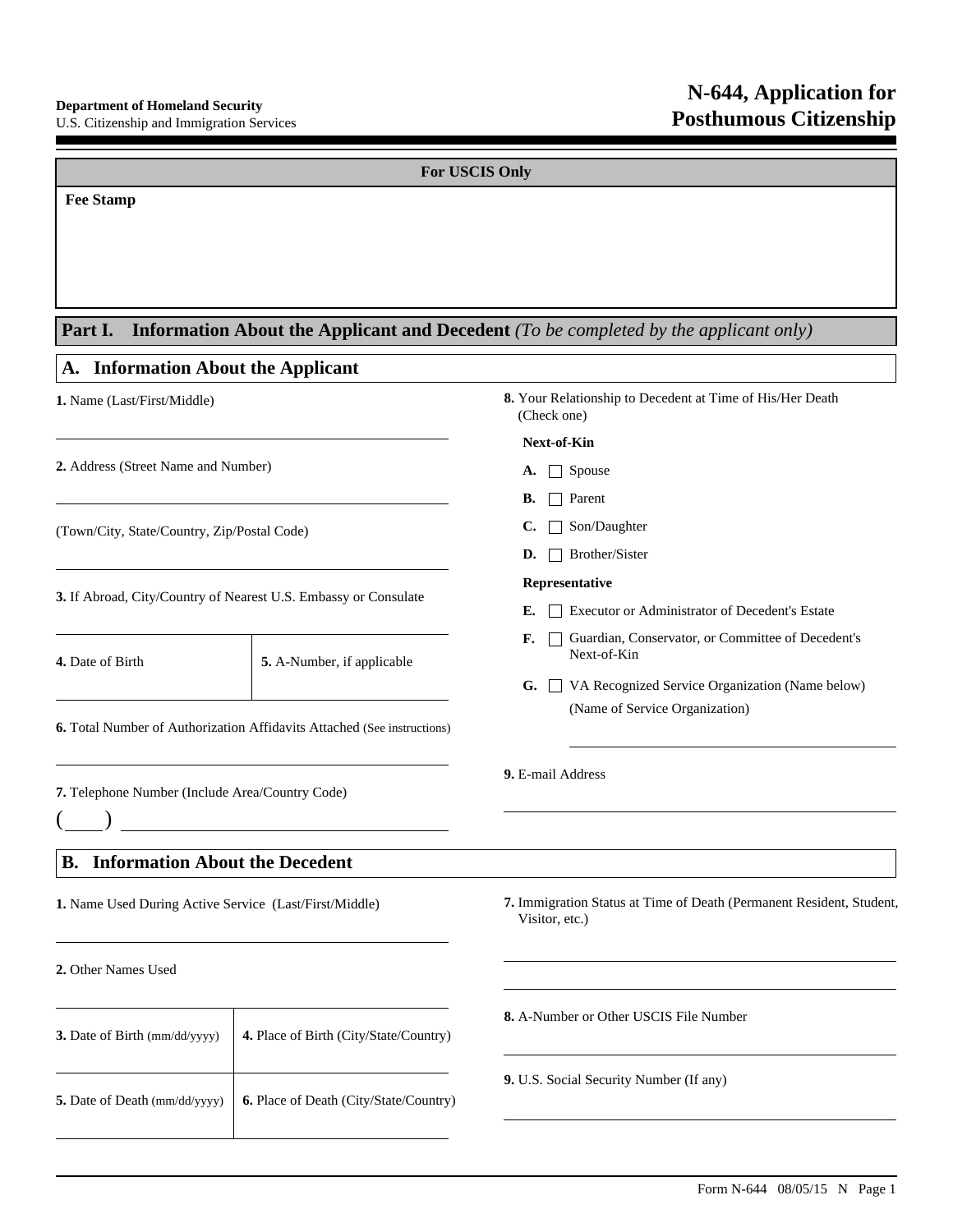|                                                                  | <b>B. Information About the Decedent</b> (Continued)                          |                                                                  |                               |  |  |  |
|------------------------------------------------------------------|-------------------------------------------------------------------------------|------------------------------------------------------------------|-------------------------------|--|--|--|
| 10. Father's Full Name                                           | $\Box$ Living<br>Deceased                                                     | <b>B.</b> $\Box$ Living<br>Deceased<br>Name (Last/First/Middle)  | Date of Birth<br>(mm/dd/yyyy) |  |  |  |
| 11. Mother's Maiden Name                                         | $\Box$ Living<br>Deceased                                                     | $\Box$ Living<br>$\mathbf{C}$ .<br>Deceased                      |                               |  |  |  |
| 12. Marital Status at Time of Death<br>a. Married<br>b. Divorced | c. Widowed<br>d. Single                                                       | Name (Last/First/Middle)                                         | Date of Birth<br>(mm/dd/yyyy) |  |  |  |
|                                                                  | 13. Military Service Serial Number (If different from Social Security Number) | <b>D.</b> $\Box$ Living<br>Deceased<br>Name (Last/First/Middle)  | Date of Birth<br>(mm/dd/yyyy) |  |  |  |
| 14. Date Entered Active Duty Service (mm/dd/yyyy)                |                                                                               |                                                                  |                               |  |  |  |
| 15. Place Entered Active Duty Service (City/State/Country)       |                                                                               | $\Box$ Living<br>Deceased<br>Е.<br>Name (Last/First/Middle)      | Date of Birth<br>(mm/dd/yyyy) |  |  |  |
| 16. Date Released From Active Duty Service (mm/dd/yyyy)          |                                                                               | 24. Total Number of Brothers and Sisters (If none, write "None") |                               |  |  |  |
| 17. Branch of Service<br>18. Type of Discharge                   |                                                                               | 25. Complete the Following for Each Brother and Sister           |                               |  |  |  |
| 19. Military Rank at Time of<br>Discharge                        | 20. Retired From Military?<br>$\top$ Yes<br>$\Box$ No                         | A. $\Box$ Living<br>Deceased<br>Name (Last/First/Middle)         | Date of Birth<br>(mm/dd/yyyy) |  |  |  |
| 21. VA Claim Number (If any)                                     |                                                                               | $\Box$ Living<br>Deceased<br>В.<br>Name (Last/First/Middle)      | Date of Birth<br>(mm/dd/yyyy) |  |  |  |
| 22. Total Number of Children (If none, write "None")             |                                                                               | $\Box$ Living<br>C.<br>Deceased                                  |                               |  |  |  |
| 23. Complete the Following for Each Child                        |                                                                               | Name (Last/First/Middle)                                         | Date of Birth<br>(mm/dd/yyyy) |  |  |  |
| $\Box$ Living<br>А.<br>Name (Last/First/Middle)                  | Deceased<br>Date of Birth<br>(mm/dd/yyyy)                                     | $\Box$ Living<br>Deceased<br>D.<br>Name (Last/First/Middle)      | Date of Birth<br>(mm/dd/yyyy) |  |  |  |
|                                                                  |                                                                               |                                                                  |                               |  |  |  |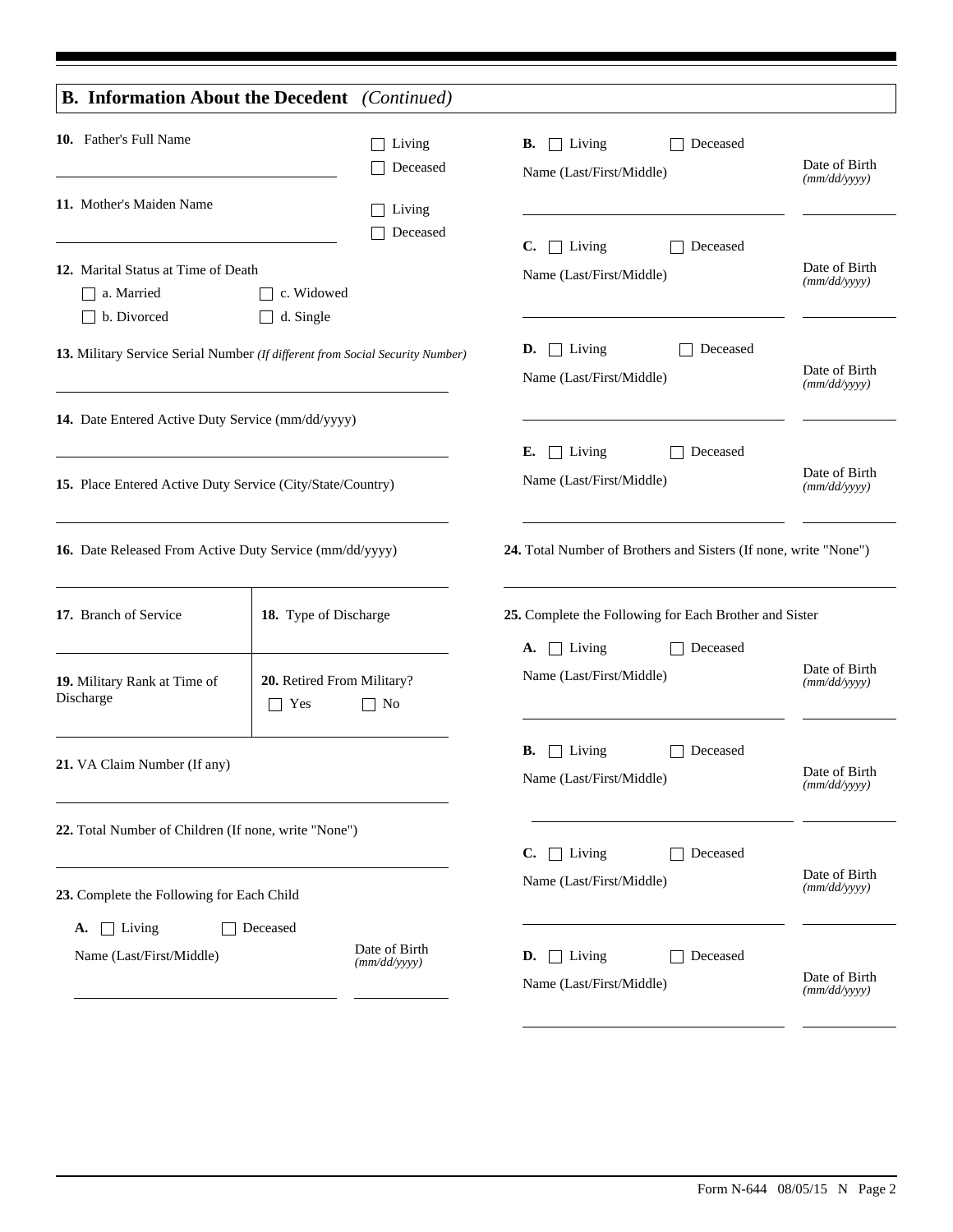|                                        | <b>B. Information About the Decedent</b> (Continued)                                                                 |                               |                                                                                                                                                                                                                                                      |                     |  |  |  |  |
|----------------------------------------|----------------------------------------------------------------------------------------------------------------------|-------------------------------|------------------------------------------------------------------------------------------------------------------------------------------------------------------------------------------------------------------------------------------------------|---------------------|--|--|--|--|
| Е.                                     | $\Box$ Living<br>Deceased                                                                                            |                               | <b>Certificate of Applicant</b>                                                                                                                                                                                                                      |                     |  |  |  |  |
| Name (Last/First/Middle)               |                                                                                                                      | Date of Birth<br>(mm/dd/yyyy) | I certify, under penalty of perjury under the laws of the United States<br>of America, that the information in Part I is true and correct.                                                                                                           |                     |  |  |  |  |
|                                        |                                                                                                                      |                               | Signature                                                                                                                                                                                                                                            | Date $(mm/dd/yyyy)$ |  |  |  |  |
| F.                                     | Living<br>Deceased<br>Name (Last/First/Middle)                                                                       | Date of Birth<br>(mm/dd/yyyy) | Name (Print or Type)                                                                                                                                                                                                                                 |                     |  |  |  |  |
| G.                                     | $\Box$ Living<br>Deceased<br>Name (Last/First/Middle)                                                                | Date of Birth<br>(mm/dd/yyyy) | Address (Street Number and Name, City/Town, State/Province,<br>Country, Zip-Postal Code                                                                                                                                                              |                     |  |  |  |  |
| Part II.                               | <b>Service</b>                                                                                                       |                               | To Be Completed by the Department of Defense Official for Appropriate Branch of Military                                                                                                                                                             |                     |  |  |  |  |
| ı.                                     | No Active Duty Records Found for This Individual                                                                     |                               | <b>6.</b> Individual Entered Service Under the Lodge Act?                                                                                                                                                                                            |                     |  |  |  |  |
| 2.                                     | No Casualty Records Found for This Individual                                                                        |                               | Yes<br>Unable to Determine<br>No                                                                                                                                                                                                                     |                     |  |  |  |  |
| Name of Decedent Correctly Shown<br>3. |                                                                                                                      |                               | Record of Death Found (Complete a and b)<br>7.                                                                                                                                                                                                       |                     |  |  |  |  |
| 4.                                     | Name of Decedent Different in Records<br>(List name shown in records)                                                |                               | a. Date of Death (mm/dd/yyyy)                                                                                                                                                                                                                        |                     |  |  |  |  |
| 5.                                     | Active Duty Service Records Found (Complete A through F)                                                             |                               | <b>b.</b> Death resulted from injury or disease incurred in or<br>aggravated by active duty service during a period of<br>military hostilities specified by law?                                                                                     |                     |  |  |  |  |
| A.                                     | <b>Branch of Service</b>                                                                                             |                               | Yes<br>No                                                                                                                                                                                                                                            | Unable to Determine |  |  |  |  |
| В.                                     | Date Entered Active Duty (mm/dd/yyyy)                                                                                |                               | 8. Certification<br>I certify the information given here concerning the (Check one or<br>both, as appropriate)<br>$\Box$ Service<br>$\Box$ Death<br>of the individual named on this form is correct according to the<br>records of the (name below). |                     |  |  |  |  |
| C.                                     | Place Entered Active Duty Service (City/State/Country)                                                               |                               |                                                                                                                                                                                                                                                      |                     |  |  |  |  |
| D.                                     | Service Number                                                                                                       |                               | (Department of Defense Military Branch)                                                                                                                                                                                                              |                     |  |  |  |  |
|                                        |                                                                                                                      |                               | Signature                                                                                                                                                                                                                                            | Date $(mm/dd/vyyy)$ |  |  |  |  |
| Е.                                     | Date Released From Service (mm/dd/yyyy)                                                                              |                               |                                                                                                                                                                                                                                                      |                     |  |  |  |  |
| F.                                     | Honorable Service During a Period of Hostilities (If no is<br>checked, please provide an explanation.)<br>$\Box$ Yes |                               | Title                                                                                                                                                                                                                                                | Phone Number        |  |  |  |  |